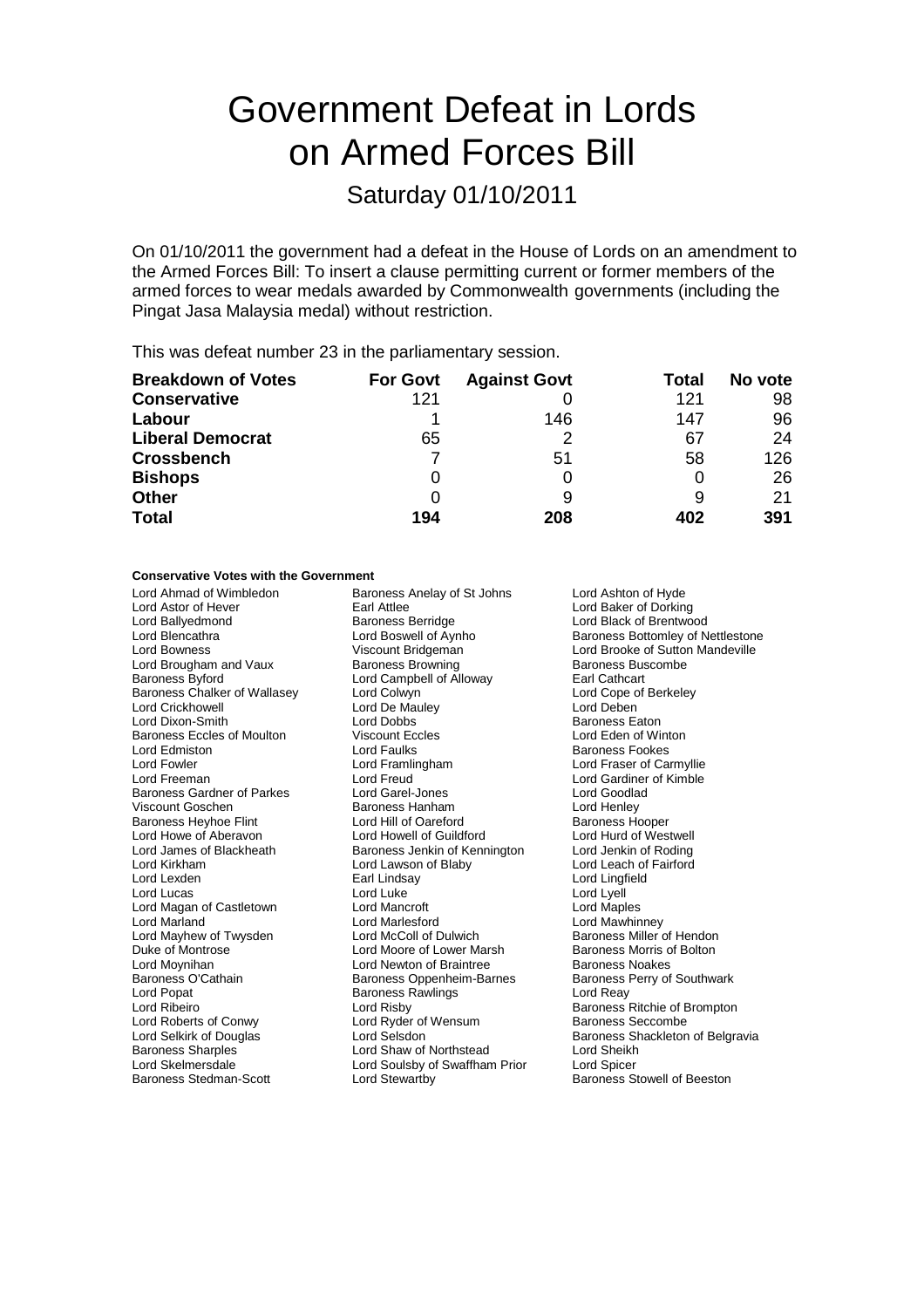Lord Strathclyde Lord Taylor of Holbeach Lord Trefgarne Lord Trimble Lord True Baroness Trumpington Lord Waddington Baroness Warsi Lord Wasserman Viscount Younger of Leckie **Conservative Votes against the Government**

Viscount Ullswater **Baroness Verma**<br>Baroness Warsi **Baroness Verman Baroness Wheatcroft** 

#### **Labour Votes with the Government** Lord Moonie

**Labour Votes against the Government** Lord Barnett **Lord Bassam of Brighton**<br>
Lord Bilston **Lord Borrie** Lord Brooke of Alverthorpe Lord Brookman<br>
Lord Browne Lord Campbell-Savours Lord Clarke of Hampstead Lord Clinton-Davis<br>
Baroness Corston Constant Baroness Crawley Baroness Dean of Thornton-le-Fylde Baroness Donaghy Dean of Thornton-le-Fylde Lord Eatwell Lord Filkin Lord Foster of Bishop Auckland<br>
Baroness Gale<br>
Lord Gavron Lord Kennedy of Southwark Baroness Kennedy of The Shaws<br>Baroness King of Bow Lord Kinnock Lord Knight of Weymouth Lord MacKenzie of Culkein Baroness Massey of Darwen Lord Maxton<br>
Lord McAvoy Lord McConnell of Glenscorrodale Baroness McDonagh<br>
Lord McFall of Alcluith Baroness McIntosh of Hudnall Lord McKenzie of Lut Baroness Pitkeathley Baroness Prosser<br>
Baroness Pitkeathley<br>
Lord Reid of Cardowan Lord Richard Lord Rogers of Riverside<br>
Lord Rowlands<br>
Baroness Royall of Blaisc Baroness Taylor of Bolton Lord Temple-M<br>
Lord Touhig Correspondent Lord Triesman Lord Williams of Elvel<br>Lord Wood of Anfield

Lord Adonis **Lord Ahmed** Lord Ahmed Lord Anderson of Swansea<br>
Baroness Andrews Baroness Armstrong of Hill Top Lord Bach Baroness Armstrong of Hill Top Lord Bach<br>
Lord Bassam of Brighton Lord Berkeley Lord Borrie Lord Borrie Lord Borrie Lord Borrie Lord Boyd of Duncansby<br>Lord Brookman Lord Brooks of Tremorfa Lord Campbell-Savours<br>
Lord Clinton-Davis<br>
Lord Collins of Highbury Baroness Crawley **Corstol Baroness Crawley Lord Davies of Oldham**<br>Baroness Donaghy **Corstol Baroness Corstol** Lord Donoughue Baroness Drake **Lord Eatwell** Lord Eatwell **Lord Evans of Watford**<br>
Lord Evans of Temple Guiting **Baroness Farrington of Ribbleton** Lord Faulkner of Worcester Lord Evans of Temple Guiting Baroness Farrington of Ribbleton Lord Faulkner of Worceste<br>Lord Filkin Lord Foster of Bishop Auckland Lord Foulkes of Cumnock Baroness Gale **Example 2018**<br>
Lord Gavron Baroness Gibson of Market Rasen<br>
Lord Glasman Baroness Golding Baroness Golding Baroness Goldina **Baroness Golding Communist Baroness Gouding Baroness Goudie Baroness Goudie Baroness Goudie Baroness Goudie B**<br> **Baroness Goudie Baroness Goudie Baroness Goudie Baroness Goudie Baroness Goudie Baroness Goudie Baroness Gou** Baroness Gould of Potternewton Lord Grenfell<br>
Lord Lord Harris of Harringey Lord Harris (Lord Harrison Lord Harrison Lord Harris of Haringey Lord Hart of Chilton **Lord Haskel** Lord Haskel Lord Haworth<br>Baroness Hayter of Kentish Town Baroness Healy of Primrose Hill Baroness Henig Baroness Hayter of Kentish Town Baroness Healy of Primrose Hill Baroness Henig<br>Baroness Hilton of Eggardon Lord Hollick Baroness Hollis of Heigham Baroness Hilton of Eggardon Lord Hollick (Baroness Hollis of Heigham Baroness Hollis of Heigham Baroness Howells of St Davids (Baroness Howle of Troon Baroness Howells of St Davids<br>Lord Hughes of Woodside Lord Hoyle **Lord Hughes of Woodside** Baroness Hughes of Stretford<br>
Lord Janner of Braunstone Baroness Jay of Paddington Lord Irvine of Lairg **Lord Lord Janner of Braunstone** Baroness Jay of Paddington<br>
Lord Jones<br>
Lord Jordan Lord Jones<br>
Lord Kennedy of Southwark Baroness Kennedy of The Shaws Lord Kestenbaum<br>
Lord Kestenbaum Lord Kinnock **Communist Communist Communist Communist Communist Communist Communist Communist Communist Communist Communist Communist Communist Communist Communist Communist Communist Communist Communist Communist Communis** Lord Liddle Liddle Lord Lipsey Lord Lipsey Cord Lines Baroness Lister of Burtersett<br>Lord Lympne Lord Macdonald of Tradeston Lord Mackenzie of Framwell Lord Lympne Lord Macdonald of Tradeston Lord Mackenzie of Framwellgate<br>
Lord MacKenzie of Culkein Baroness Massey of Darwen Lord Maxton Lord McConnell of Glenscorrodale Baroness McDonagh<br>Baroness McIntosh of Hudnall Lord McKenzie of Luton Exercise McIntosh of Hudnall Lord McKenzie of Alchenzie of McKenzie of McKenzie of McKenzie of McKenzie of Mc Lord Mitchell<br>
Baroness Morgan of Huyton Lord Morris of Manchester Baroness Morris of Yardley Baroness Morgan of Huyton Lord Morris of Manchester Baroness Norgan of Huyton Lord Morris of Handsworth Lord Noon Lord Morris of Handsworth Lord Noon<br>
Lord Patel of Bradford Lord Patel of Blackburn Lord O'Neill of Clackmannan Lord Patel of Bradford Lord Patel of Bradford Lord Patel of Bradford Lord Patel of Bradford Lord Patel of Bradford Lord Patel of Bradford Lord Patel of Bradford Baroness Quin Lord Rea Lord Reid of Cardowan Baroness Rendell of Babergh<br>
Lord Richard Lord Rogers of Riverside Lord Rosser Lord Rowlands Baroness Royall of Blaisdon Lord Sawyer Baroness Sherlock viscount Sir<br>
Baroness Smith of Basildon Lord Snape Baroness Smith of Gilmorehill Baroness Smith of Basildon Lord Snape<br>
Lord Soley Lord Stevenson of Balmacara Lord Taylor of Blackburn Lord Stevenson of Balmacara Lord Taylor of Black<br>Lord Temple-Morris Baroness Thornton Lord Touhig Lord Triesman Lord Triesman Lord Tunnicliffe<br>
Baroness Turner of Camden Baroness Wall of New Barnet Lord Warner Baroness Wall of New Barnet Lord Warner<br>
Lord West of Spithead Baroness Wheeler Lord Wedderburn of Charlton **Lord West of Spithead** Baroness Wheele<br>Baroness Whitaker **Lord Whitty** Charless Wilkins Baroness Whitaker **Lord Whitty Communist Communist Communist** Baroness Will<br>
Lord Williams of Elvel **Baroness Williams** Lord Wills Baroness Worthington

## **Liberal Democrat Votes with the Government**

Baroness Bonham-Carter of Yarnbury Lord Bradshaw<br>Lord Burnett Baroness Bondev Lord Burnett **Lord Chidgey** Lord Chidgey Lord Clement-Jones<br>
Lord Dholakia **China Burnet Burnet Child Clement**<br>
Baroness Falkner of

Lord Addington Lord Alderdice Lord Ashdown of Norton-sub-Hamdon Baroness Benjamin<br>Baroness Brinton Baroness Falkner of Margravine